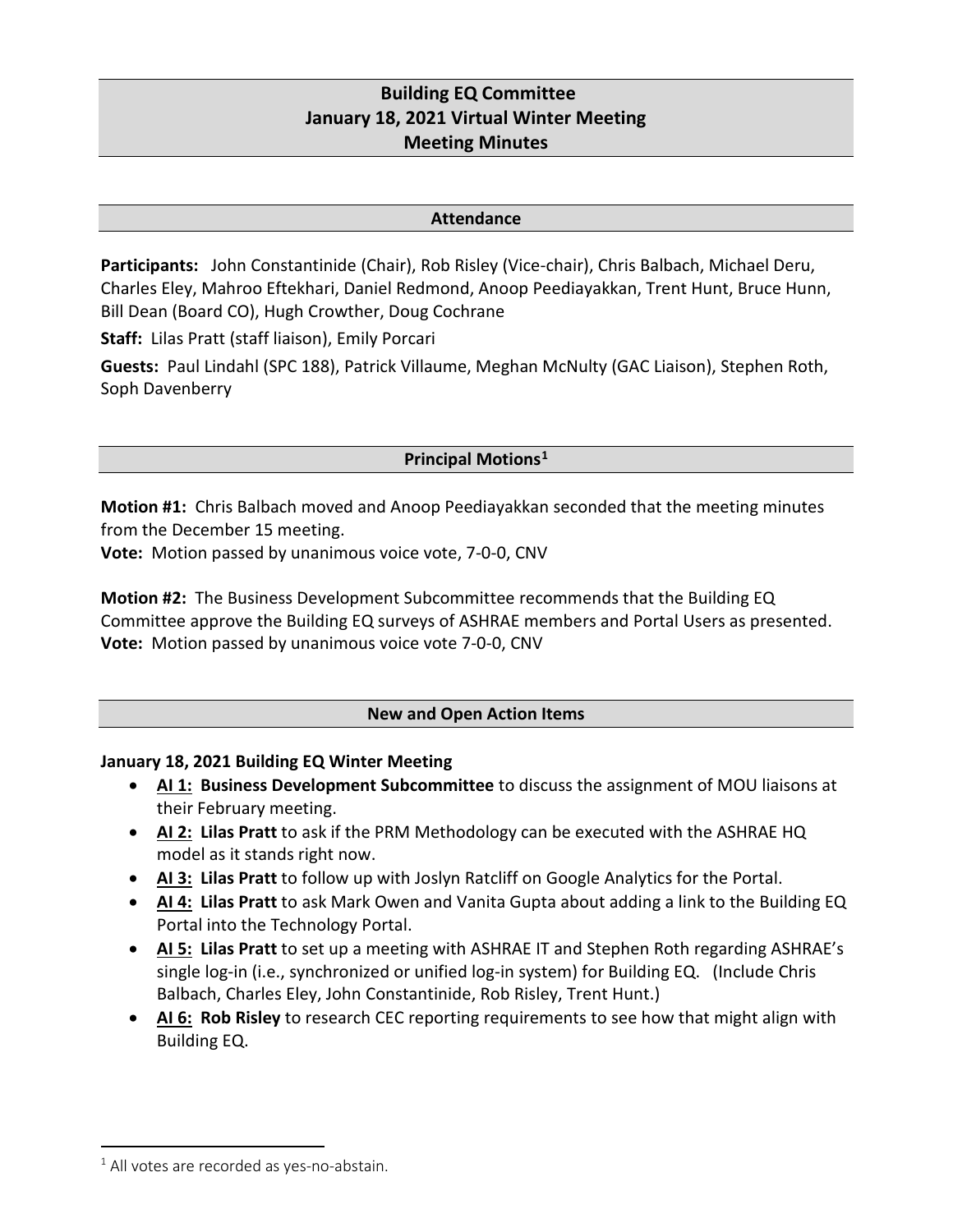## **January 14, 2021 Technical Development Subcommittee Winter Meeting**

- **AI 2: Lilas Pratt** to forward background information on the Data Center initiative to Michael Deru as needed.
- **AI 3: Chris Balbach** to invite Amanda Webb to speak at a future subcommittee meeting.

## **January 12, 2021 Business Development Subcommittee Winter Meeting**

• **AI 1: Subcommittee members** to put together a top five list of value propositions for licensing the Portal and send those to Lilas Pratt by Monday, January 18th.

## **December 15, 2020 Web Meeting**

- **AI 2: Lilas Pratt** to request an email blast on the Standard 211 Interpretation and send the same information to ASHRAE Journal staff.
- **AI 6: Committee members** to do a SWAT analysis (strength, weakness, opportunities, and threats) on the following organizational placement options for Building EQ by 2/15/21: **(NOTE: Action Item on HOLD pending further notice)**

Members Council: Trent, Bruce, Daniel, Mahroo Technology Council: Charles, Chris, Anoop Pub-Ed Council: Hugh, Doug, Michael

## **November 12, 2020 Technical Development Subcommittee Web Meeting**

• **AI 3: Technical Development SubC** to determine what system level KPI information would be useful to Portal users and whether or not the database information is robust enough to be used to generate targets for those KPIs. **On-going**

## **September 14, 2020 Web Meeting**

• **AI 3: Trent Hunt and Lilas Pratt** to put together an email regarding chapter presentations to send out to chapter program chairs and RVCs.

## **February 2, 2020 Business Development Subcommittee Orlando Winter Meeting**

• **AI 2: Lilas Pratt** to mine some data from the list of universities downloading course material and provide to the committee for follow-up by the committee. (*Note: Need to request a new list of downloads)* **On-going**

## **January 13, 2019 Atlanta Winter Meeting**

• **AI 1: Lilas Pratt** to contact Montana University regarding ASHRAE use of their one hour course. **On-hold**

### **January 12, 2019 Business Development Subcommittee Meeting**

• **AI 3: Lilas Pratt** to develop French Portal examples (screens/reports/etc.) for use on sales calls to Hydro Quebec. **On-hold**

### **Meeting Minutes**

1. Call to Order – **Meeting convened at 1:03 PM EST**. Quorum was established.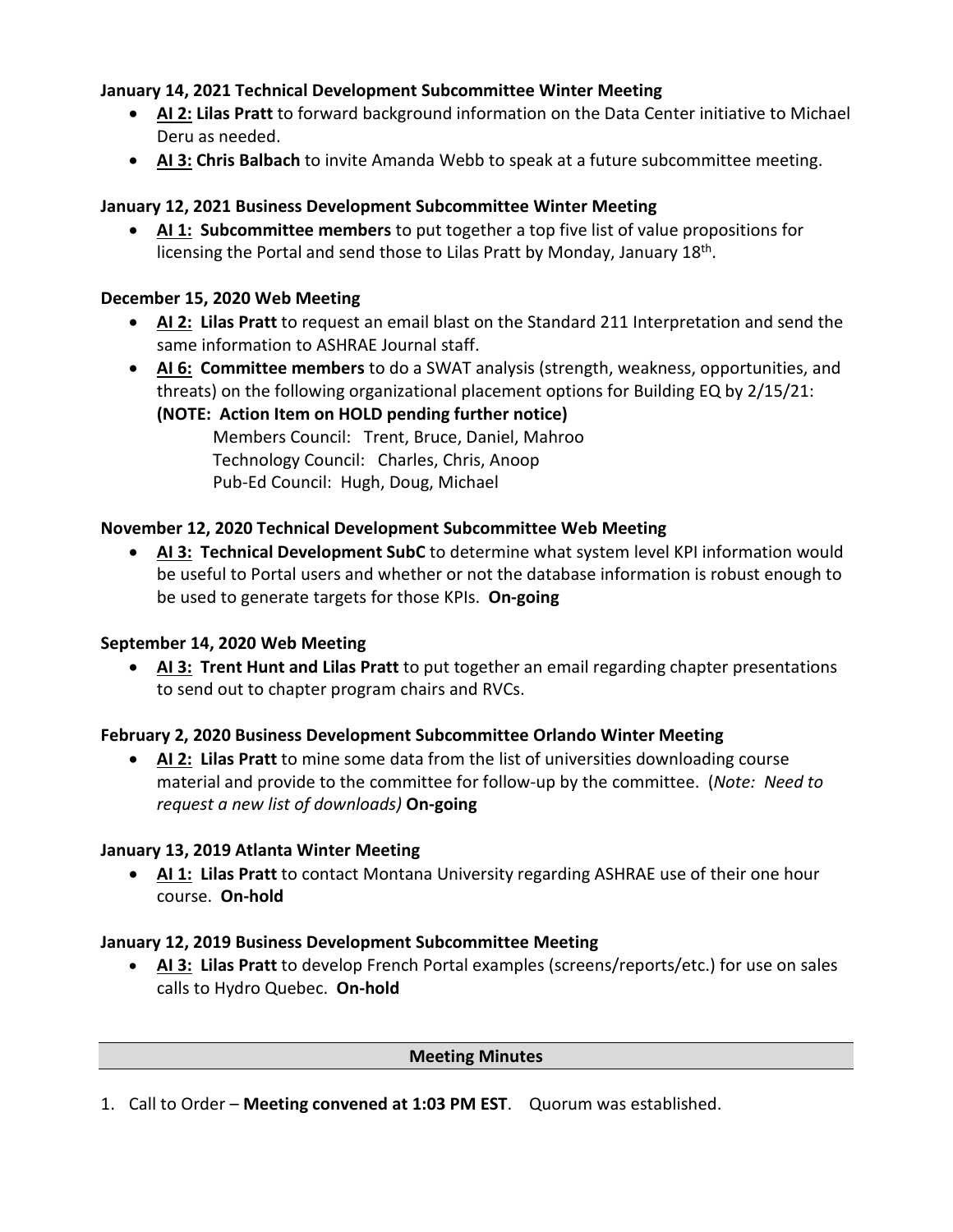- 2. Report from the Chair (John Constantinide)
	- John Constantinide reviewed the progress on the committee MBOs (File: *Building EQ MBO Tracking 18Jan2021.xlsx*)
- 3. Report from the Coordinating Officer
	- Bill Dean reviewed the ExO presentation (File: *ASHRAE Leadership Preso to BEQ Winter VC 2021.pdf*)
- 4. Approval of minutes December 15, 2020 web meeting

**Motion #1:** Chris Balbach moved and Anoop Peediayakkan seconded that the meeting minutes from the December 15 meeting. **Vote:** Motion passed by unanimous voice vote, 7-0-0, CNV

- 5. Review of Action Items
- 6. Life to Date Portal Statistics as of January 3, 2021
	- Users: 1282 *(1141 at beginning of SY)*
	- Projects: 846 *(736 at beginning of SY)*
	- Submitted/Approved projects: 51 *(51 at beginning of SY)*
	- Reports purchased: 7 (\$1150) *(7 at beginning of SY)*
	- Paid credentials: 53 (34 at \$15 + 19 at \$25 = \$985) *(46 at beginning of SY)*
- 7. Business Development Subcommittee Report (BDSC)
	- Trent Hunt reported on the recent activities of the subcommittee. Meeting notes from the Subcommittee Winter Meeting are shown in [ATTACHMENT A.](#page-5-0)
	- Mr. Hunt reviewed th[e Building EQ Surveys](#page-7-0) of ASHRAE members and Portal Users and asked if there were any changes or suggestions to proceed. He noted that the Subcommittee approved the surveys 3-0-0, CV

**Motion #2:** The Business Development Subcommittee recommends that the Building EQ Committee approve the Building EQ surveys of ASHRAE members and Portal Users as presented. **Vote:** Motion passed by unanimous voice vote 7-0-0, CNV

- Mr Hunt reported on the progress made in identifying and prioritizing Society MOUs. Since the Subcommittee meeting, Executive Vice-President Jeff Littleton has forwarded a list of organizational and Society liaisons for the top MOUs prioritized by the committee. The subcommittee will discuss how to assign and reach out to the MOU organizations at their February meeting.
- Th[e Portal Licensing Value Proposition](#page-9-0) was briefly reviewed, and the committee was reminded of the action item to provide a list of value propositions so that this can be discussed at the February meeting.
- Doug Cochrane noted that CTTC is working on scheduling the Building EQ Tech Hour and acknowledged that Building EQ will likely not be the first Tech Hour in the schedule.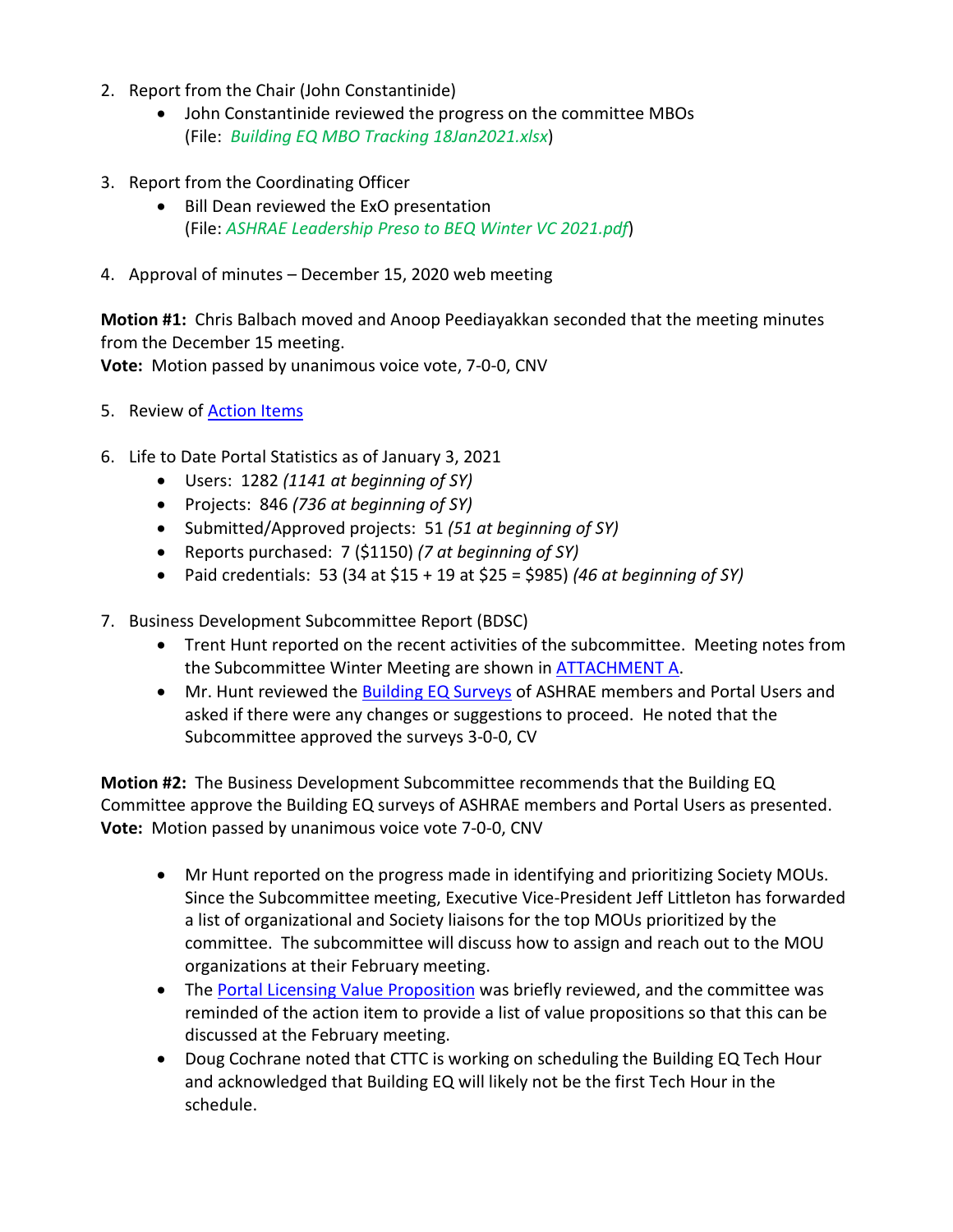- Lilas Pratt reported that the case study template is back in her court. She will be reformatting that template based on feedback from the committee and with an eye towards the examples supplied by Hugh Crowther.
- 8. Technical Development Subcommittee Report (TDSC)
	- Chris Balbach reported on the recent activities of the subcommittee. Meeting notes from the Subcommittee Winter Meeting are shown in [ATTACHMENT B.](#page-10-0)
	- Chris Balbach noted that ASHRAE HQ As Designed rating initiative has hit a number of snags around the compatibility of the building simulation model with the AS Designed requirements. Additional information on effort and cost required to resolve the compatibility issues has been requested so as to allow the committee to make a recommendation to the ASHRAE HQ Building Ad hoc on how to proceed.
	- A meeting on System Level KPIs is being scheduled for  $2^{nd}$  week of February to discuss the ways of bringing the LBNL work on this to market and how it best fits into the Portal.
	- Michael Deru has agreed to chair a working group on the Data Center initiative that will include representatives from TC 9.9. The work on this should get underway shortly.
	- RP-1836 *Developing a Standardized Categorization System for EEMs* is currently in the final stage of mapping actually EEMs to the taxonomy created in previous tasks. The final report will be reviewed by the TDSC to see if changes are needed to the EEMS in the Portal.
	- 1771-RP *Energy Modeling of Typical Commercial Buildings in Support of ASHRAE Building Energy Quotient Energy Rating Program* should be finishing up work in spring 2021 and will be producing coefficients that may be useful to the Portal.
	- Mr. Balbach noted tha the CarmelSoft SBIR Phase I Project (BuildingSync XML) may be the most interesting of the current projects. This project is progressing nicely and is on target to provide a demonstration at the February subcommittee meeting. The Phase II applications are due soon and Building EQ will want to work with CarmelSoft on the implications of that to the Portal.
	- Chris Balbach noted that the work on the PRM Methodology and integration with Standard 90.1 PRM is mostly complete and that the subcommittee agrees it is a more scalable method for the As Designed rating. The hope is to compare the existing option with his option via the ASHRAE HQ Building. Implementation is really just waiting on funding.
- 9. Potential Building EQ Portal Revenue Streams
	- John Constantinide introduced this discussion item by noting that additional revenue streams are needed to continue to improve the Portal.
	- The problems with the current As Designed methodology have highlighted the need to move to the more accessible PRM methodology. Chris Balbach noted that the As Designed rating is unlikely to generate revenue streams in the short term and possibly not in the long term. DOE has been identified as a possible funding source for some initiatives including the PRM methodology for the As Designed assessment and System Level KPIs.
	- One aspect to this discussion is looking at how to get more revenue from the current user base. The other aspect is to grow the user base (and project base) in order to build the database and use that as a revenue stream. During the pandemic, focusing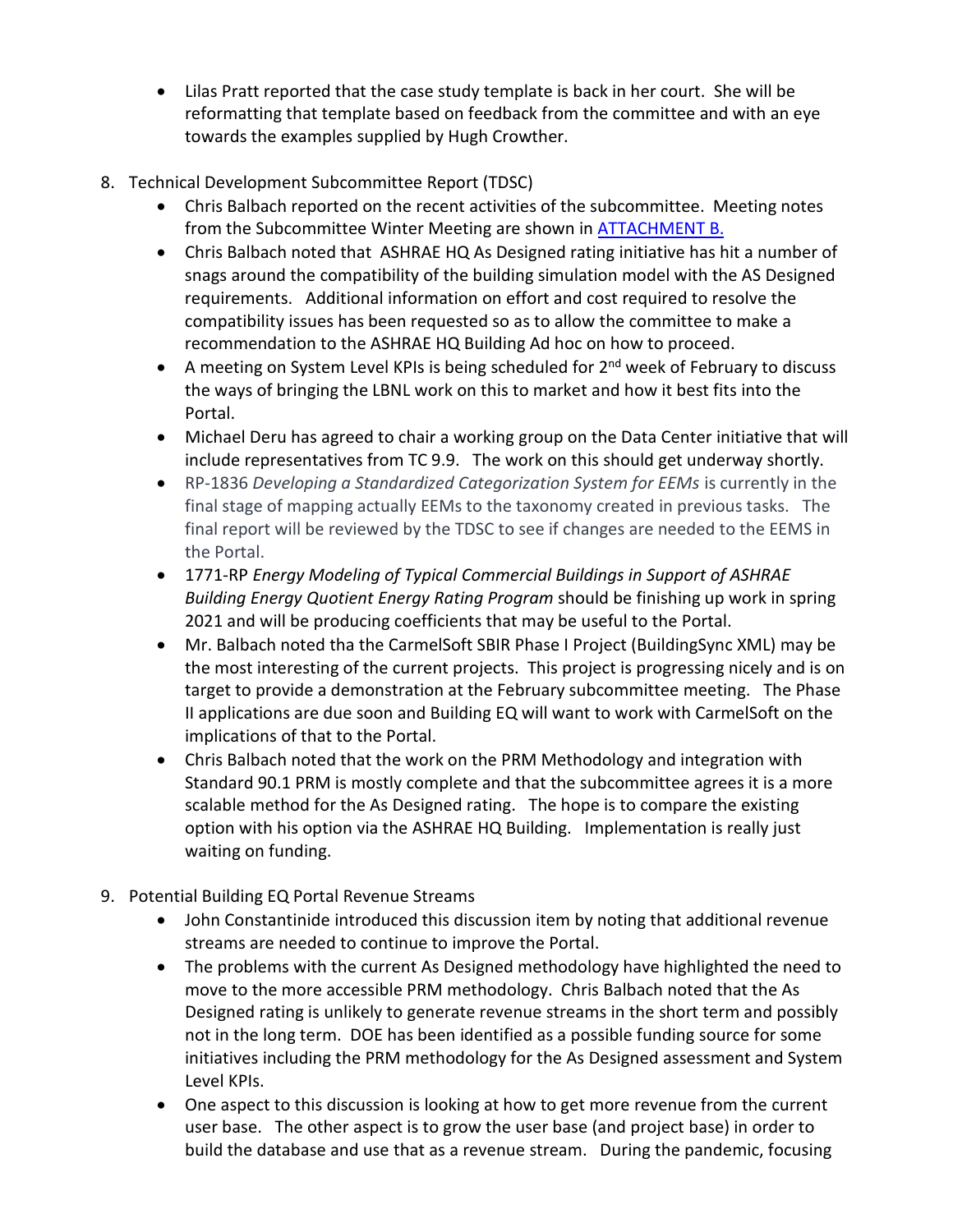on the current user base probably makes some sense, but ultimately the user base needs to be expanded as that is good for the Society and the Portal. Determining how the data will be anonymized and accessed as a revenue stream will be a key element to using the database as a revenue stream.

- Revenue comes from reports that provide value and the committee needs to identify those reports that currently exist or are developed new. The Portal is free but there is a cost to get the benefit of the reports. This is a short sales cycle, that requires not a lot of effort in that it is automated.
- The committee may also want to talk about the difference between reports that are in the "premium model" of the Portal and reports that are not.
- Schema Server is a channel partner for Building EQ in that it brings in new users. The Schema Server provides additional users to make this picture work.
- Schema Server is the channel that is going to link to Building EQ via an API is the first of its kind, but there is nothing that would prevent another firm from developing something similar. This is a way down the road, but a small monthly fee could be charged for other firms to use an API with the Portal.
- Another revenue source is to license the Portal to organizations/entities that want a customized experience which brings in a lot of money but that takes a lot of effort and has a long sales cycle.
- The real test of success is that the product gets used and it adds value.
- Another suggestion is to look into linking the Technology Portal to link to Building EQ Portal. A simple link would be the first step. If Building EQ is able to move to the single log-in system (i.e., synchronized/unified log-in) with the ASHRAE website at some point in the future, additional links could more easily be incorporated.
- There are other opportunities to provide revenue to ASHRAE such as joint training programs with some of the MOU organizations.
- Soph Davenberry noted that California Energy Commission requires reporting as part of their acceptance testing for lighting and mechanical systems. This requirement seems to parallel some of the discussions going on here. It would be helpful to look into the report requirements and how they might align with Building EQ.

## 10. Upcoming Meetings

- BEQ Business Development SubC, February 9, 2021, 11:00am-12:00pm EST
- BEQ Technical Dev (Method) SubC, February 11, 2021, 11:00am-12:00pm EST
- Building EQ Committee: March 2021 (Doodle poll will be sent out)

## 11. Adjourn – **Meeting adjourned at 2:58pm EST**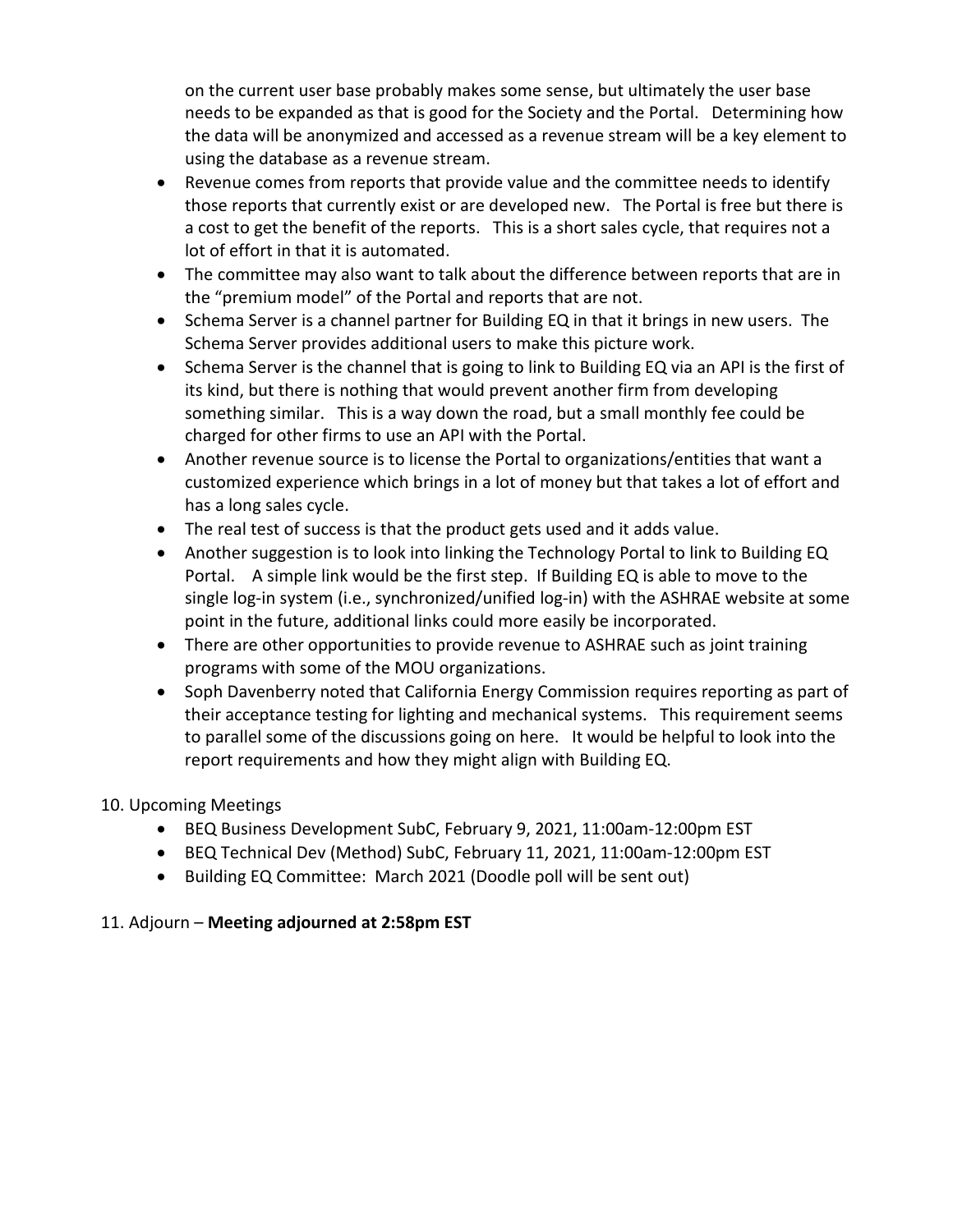#### <span id="page-5-0"></span>**Attachment A – Business Development Subcommittee Meeting Notes**

## **Building EQ Business Development Subcommittee ASHRAE Winter Meeting January 12, 2021**

**Available:** Trent Hunt (chair), Daniel Redmond, Mahroo Eftekhari, Anoop Peediayakkan **Other Committee:** John Constantinide, Rob Risley, Chris Balbach, Michael Deru, Bruce Hunn, Bill Dean, Doug Cochrane,

**Staff:** Lilas Pratt (staff liaison), Emily Porcari, **Guests:** Bruno Martinez (YEA Liaison)

## **NEW Action Items:**

- **AI 1: Subcommittee members** to put together a top five list of value propositions for licensing the Portal and send those to Lilas Pratt by Monday, January 18<sup>th</sup>.
- **AI 2: Lilas Pratt** to send out a placeholder calendar invite for a standing subcommittee meeting on the 2<sup>nd</sup> Tuesday of the month starting in February 2021.

## **Meeting Notes:**

- 1. Call to Order Meeting convened at 11:02am EST. Quorum was established.
- 2. On-going Development Updates
	- a. [Building EQ Surveys](#page-7-0) of ASHRAE members and Portal Users
		- Trent Hunt provided background on the proposed Portal Surveys. The goal of the survey is to identify additional information about users and what they value in the Portal. The intent is to send one survey to Portal users and one to ASHRAE membership at large (non-users).
		- The committee reviewed the proposed survey shown in the Attachment. Adjustments were made to the survey based on the discussion (changes shown in red).
		- There was agreement in the subcommittee that the final survey language should be brought for a vote in the full committee meeting.
		- Some questions were raised about how the survey will be administered.
		- One option is to send a single survey to all potential participants and have them selfselect the correct survey option (user vs. non-user). While this would require only one mailing, the disadvantage is that people may self-select incorrectly.
		- Another option is to send two separate surveys. This would require adjusting the ASHRAE membership list to remove Portal users so that that group does not get two surveys.

**Motion #1:** Daniel Redmond moved and Mahroo Eftekhari seconded that the surveys be approved by the subcommittee and forwarded to the full committee for consideration. **Vote:** 3-0-0, CV

- b. Building EQ Tech Hour
	- Doug Cochrane reported that there has been no change in status since last meeting.
	- This initiative is with CTTC and they are still working on how to bring this to fruition.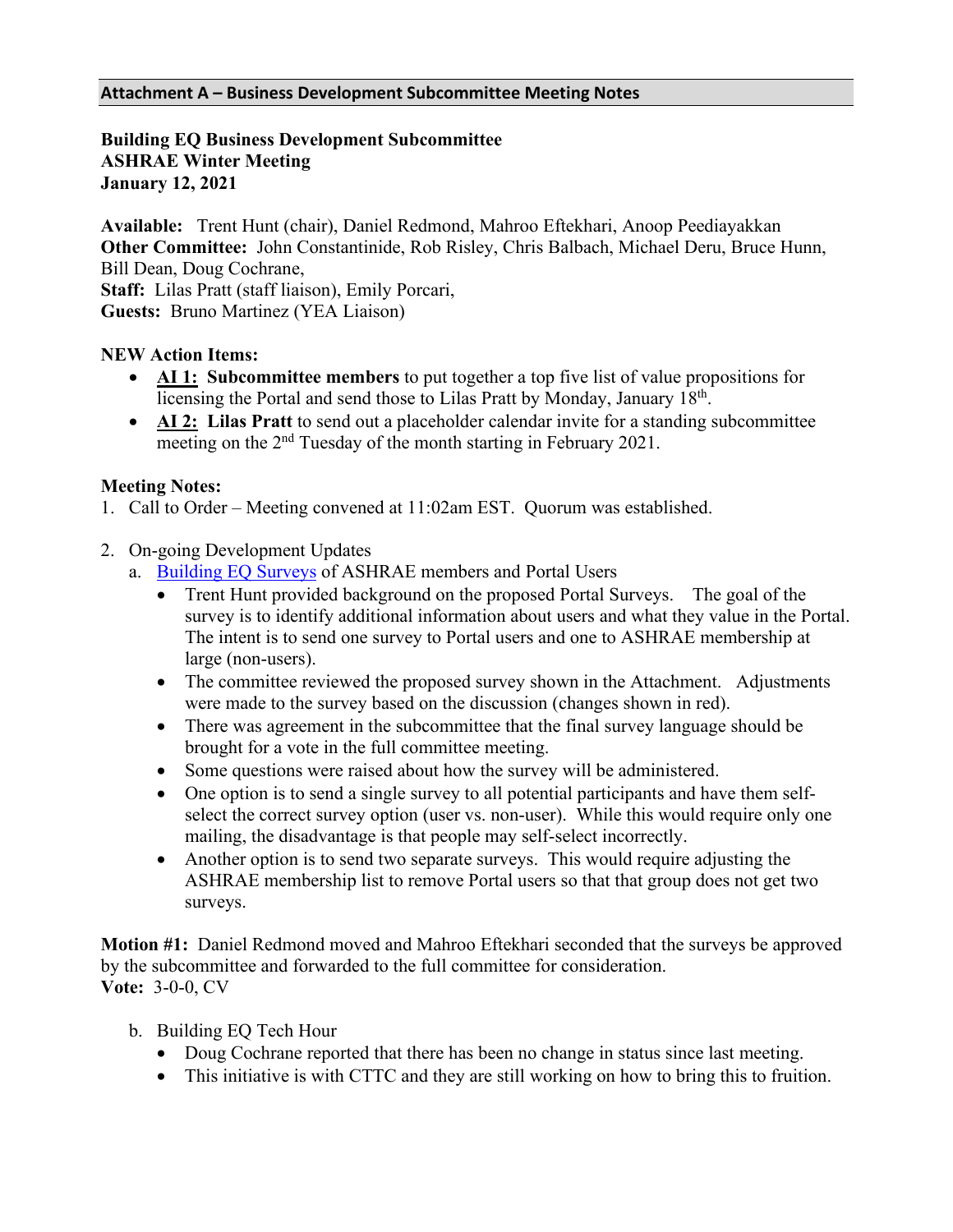- c. Case Studies Update
	- Lilas Prat reported that the case studies are being reworked based on input from the committee. Hugh Crowther provided additional input and examples on the direction the case studies should take.
	- The new case study example should be available for review at the next Subcommittee meeting in February.
- d. Society MOU Priorities
	- Bill Dean noted that the prioritized MOU list has been provided to ExCom who have added discussion of the list to the agenda for their meeting during the virtual winter conference.
- 3. New Business
	- a. [Portal Licensing Value Proposition](#page-9-0) Document/Bullet Points
		- It was suggested that the document follow the format of the fact sheets.
		- The subcommittee may wish to talk to Pub-Ed staff about language in other licensing opportunities within the Society.
		- ASHRAE could possibly license Building EQ to other countries and jurisdictions thereby giving them a custom platform to enter their information.
		- One question is how to handle if an organization/jurisdiction wants additional features to meet their specific needs.
		- This document was intended to be a marketing document that could be used when speaking with an organization/jurisdiction about licensing opportunities.
		- The document should outline options and benefits that licensing could provide such as climate zone customizations or dashboards.
		- What is the benefit to ASHRAE and what is the uptake to other organizations or jurisdictions?
		- One of the values propositions is that Building EQ is a program that can help with benchmarking and improvement of energy performance. Also, users are adding to an existing database where aggregate data can be shared and that will increase in value as more building data is accumulated.
		- Subcommittee members were asked to come up with a list of value propositions for additional discussion on the next web meeting call.
- 4. Other Business
	- a. Standing Monthly meeting day/time
		- A recurring meeting for the  $2<sup>nd</sup>$  Tuesday of the month has been suggested.
		- A calendar invite will be sent out to the committee as a placeholder for this meeting, starting with the February 9, 2021 meeting.

# 5. Adjourn – **Meeting adjourned at 11:56am EST**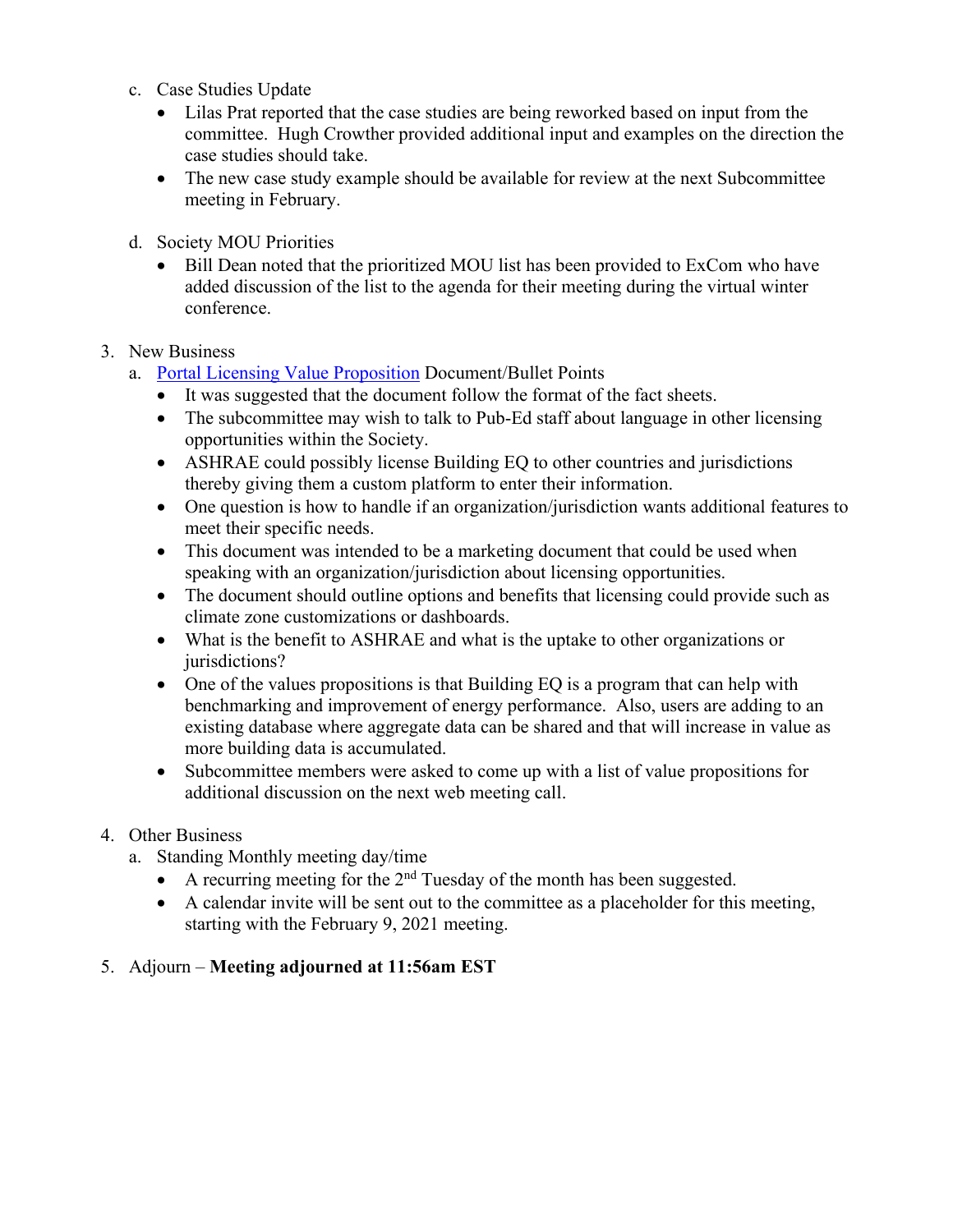#### <span id="page-7-0"></span>**Building EQ Surveys (Market At Large and Portal Users)**

**(changes shown in red)**

## **Building EQ Survey – For Market at Large (ASHRAE members)**

- 1. Which of the following features are important to you? (click all that apply)
	- a. Having your building's energy performance recognized
	- b. Comparing your building's energy performance to other similar buildings to see if your building needs to be improved
	- c. Assessing your building's energy performance with a Level 1 Energy audit
	- d. Comparing modeled design options for your building
- 2. Does the jurisdiction you are working in require:
	- (click all that apply)
		- a. Benchmarking
		- b. Level 1 Energy Audit
		- c. Level 2 Energy Audit
		- d. Building Energy Use Reporting (i.e., government)
		- e. Building Energy Use Disclosure (i.e., real estate)
		- f. Building Energy Use Label/Certificate
		- g. Unknown
- 3. Do you perform Level 1 or Level 2 energy audits?
	- a. Yes
	- b. No
- 4. Do you use commercial software for energy audits?
	- a. Yes
	- b. No
- 5. What tools have use used to do building comparisons (benchmarking)? (click all that apply)
	- a. ENERGY STAR Portfolio Manager
	- b. Building EQ
	- c. DOE Building Energy Asset Score
	- d. DOE Audit Template
	- e. DOE Building Performance Database (BPD)
	- f. BOMA 360
	- g. ASHE Energy to Care
	- h. APPA Facilities Performance Indicators
	- i. GRITS for APPA
	- j. SimuWatt
	- k. Other proprietary software program (please specify)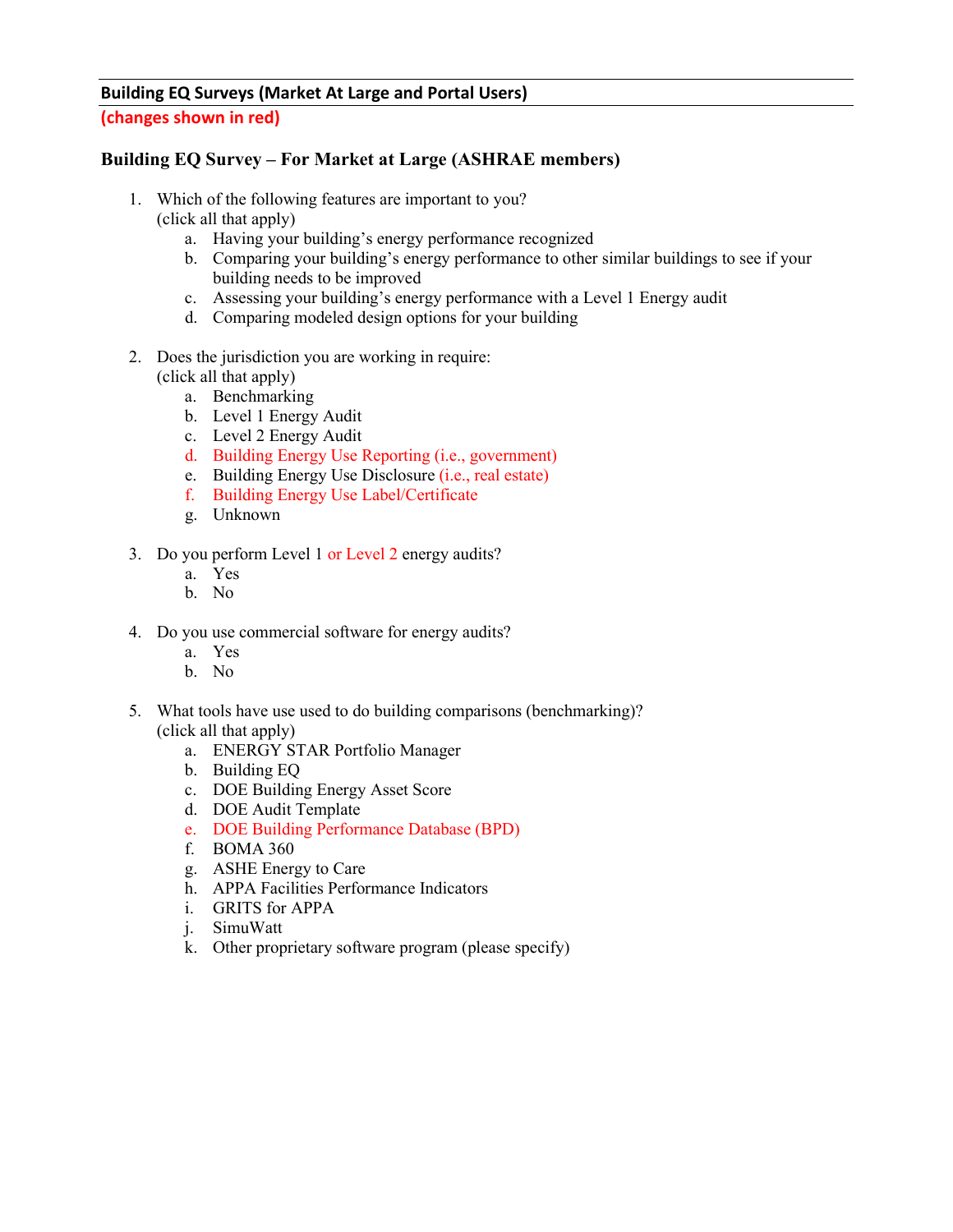## **Building EQ Survey – For Portal users**

- 1. For projects that you were you are working on, are you looking to: (click all that apply)
	- a. Have your building's energy performance recognized
	- b. Compare your building's energy performance to other similar buildings to see if your building needs to be improved
	- c. Assess your building's energy performance with a Level 1 Energy audit
	- d. Compare modeled design options for your building
- 2. For your projects, are you:
	- a. Assessing your own buildings/property
	- b. Assessing your customer's buildings/property
- 3. Does the jurisdiction you are working in require: (click all that apply)
	- a. Benchmarking
	- b. Level 1 Energy Audit
	- c. Level 2 Energy Audit
	- d. Building Energy Use Reporting (i.e., government)
	- e. Building Energy Use Disclosure (i.e., real estate)
	- f. Building Energy Use Label/Certificate
	- g. Unknown
- 4. Do you do energy audits as part of your work?
	- a. Yes
	- b. No
- 5. What other tools have you used?

(click all that apply)

- a. ENERGY STAR Portfolio Manager
- b. DOE Building Energy Asset Score
- c. DOE Audit Template
- d. DOE Building Performance Database (BPD)
- e. BOMA 360
- f. ASHE Energy to Care
- g. APPA Facilities Performance Indicators
- h. GRITS for APPA
- i. SimuWatt
- j. Other proprietary software program (please specify)
- 6. What features in the Building EQ Portal do you find most valuable for enhancing your work? (click all that apply)
	- a. Building EQ Building Performance Score
	- b. Importing Data from ENERGY STAR Portfolio Manager
	- c. Multi-use Property Building Type
	- d. Energy Efficiency Measures
	- e. IEQ Survey and spot measurements
	- f. The Portal as a repository for historical building data
	- g. Energy Audit Reports
	- h. Building EQ Label Report
	- i. Other (please specify)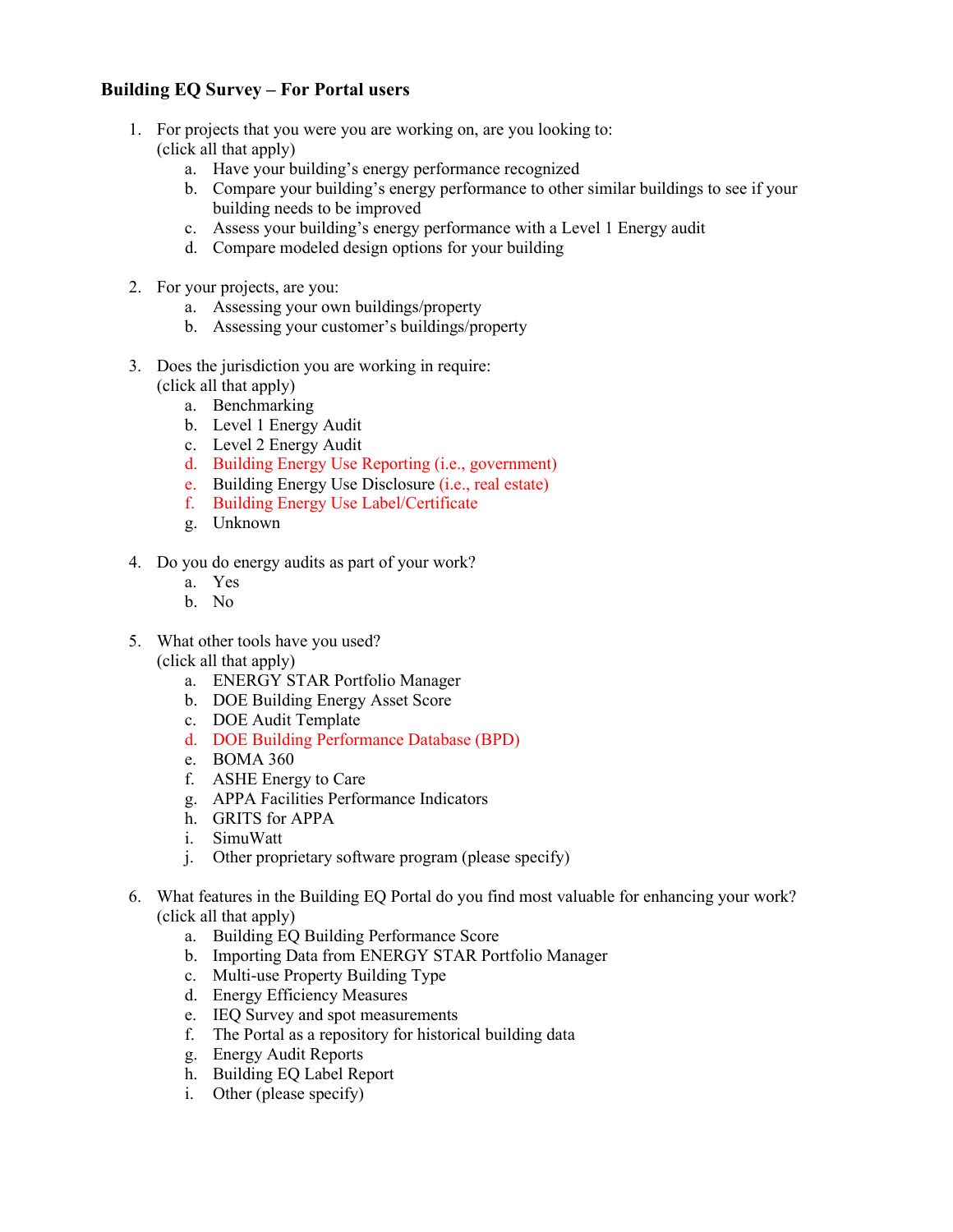#### <span id="page-9-0"></span>**Portal Licensing Value Proposition Document/Bullets**

**From:** John Constantinide **Sent:** Friday, December 18, 2020 3:00 PM **To:** Pratt, Lilas; Trent Hunt **Cc:** Risley, Rob

Trent, this just came to mind as I read the notes and thought about our discussion. Would it be possible for the Business Development Subcommittee to come up with a value proposition document or bullet points for such a document for Building EQ Portal licensing? We may be able to use the existing fact sheet flyers as a starting point in order to take advantage of existing content and document layout.

For the few prospective clients that benefit from licensing, such as NYSERDA, this would be a good opportunity to have this marketing document on hand to provide. GAC may even benefit from this document, as most prospective clients would be state and local governments.

This is a low priority item that can come up in the Subcommittee once other higher priority items are completed.

John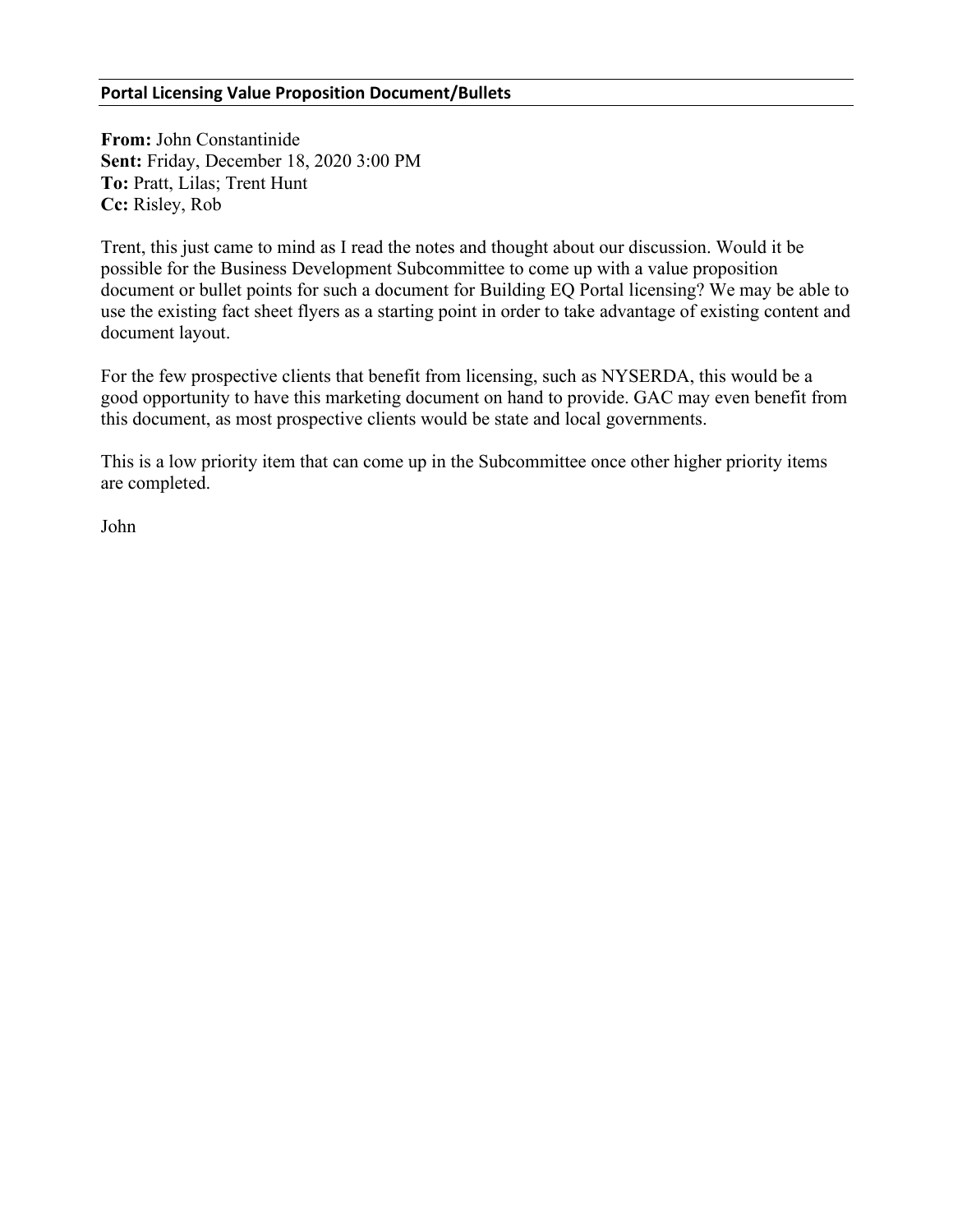#### <span id="page-10-0"></span>**Attachment B – Technical Development Subcommittee Meeting Notes**

## **Building EQ Technical Development Subcommittee ASHRAE Winter Meeting January 14, 2021**

**Available:** Chris Balbach (chair), Charles Eley, Bruce Hunn, Michael Deru **Other Committee:** John Constantinide, Rob Risley, Trent Hunt, Mahroo Eftekhari, Bill Dean, Doug Cochrane **Staff:** Lilas Pratt (staff liaison) **Guests:** Stephen Roth

### **New Action Items:**

- **AI 1: Chris Balbach** to forward Charles Eley and Michael Deru the Doodle poll information for the System KPI meeting with LBNL and DOE.
- **AI 2: Lilas Pratt** to forward background information on the Data Center imitative to Michael Deru as needed.
- **AI 3: Chris Balbach** to invite Amanda Webb to speak at a future subcommittee meeting.
- **AI 4: Lilas Pratt** to ask Shanta Tucker about effort and cost to update the model to meet BEQ requirements. (Note: Email sent on 1/14/2021)
- **AI 5: Lilas Pratt** to send the simplified PRM proposal draft to subcommittee members for review prior to the February subcommittee meeting.

## **Meeting Notes:**

- 6. Call to Order **Meeting convened at 11:02 EST**. Quorum was established.
- 7. On-going Development Updates
	- a. System Level KPIs (Balbach)
		- Chris Balbach reported that a meeting is being scheduled for the  $2<sup>nd</sup>$  week of February with Tianzhen Hong (LBNL), Han Li (LBNL), Harry Bergman (DOE), and Nick Long (NREL) to discuss collaboration for translating the work from LBNL to the market.
		- Charles Eley and Michael Deru would both like to attend that meeting as well.
	- b. Adding Data Centers to Portal
		- Michael Deru noted that he expects to be able to initiate additional work on this by the end of the month.
		- Lilas Pratt will verify that Michael Deru has all the background information that he needs.
- 8. Research and Other Project Updates:
	- a. RP-1836 Developing a Standardized Categorization System for EEMs (Balbach)
		- Chris Balbach reported that the researchers are now on the  $3<sup>rd</sup>$  task.
		- They have finished the categorization system and are now preparing examples of how that categorization system will be used. They expect to finish that in about two months.
		- This subcommittee will likely be interested in the system format and examples. The PI, Amanda Webb, will be invited to a future meeting to provide additional details.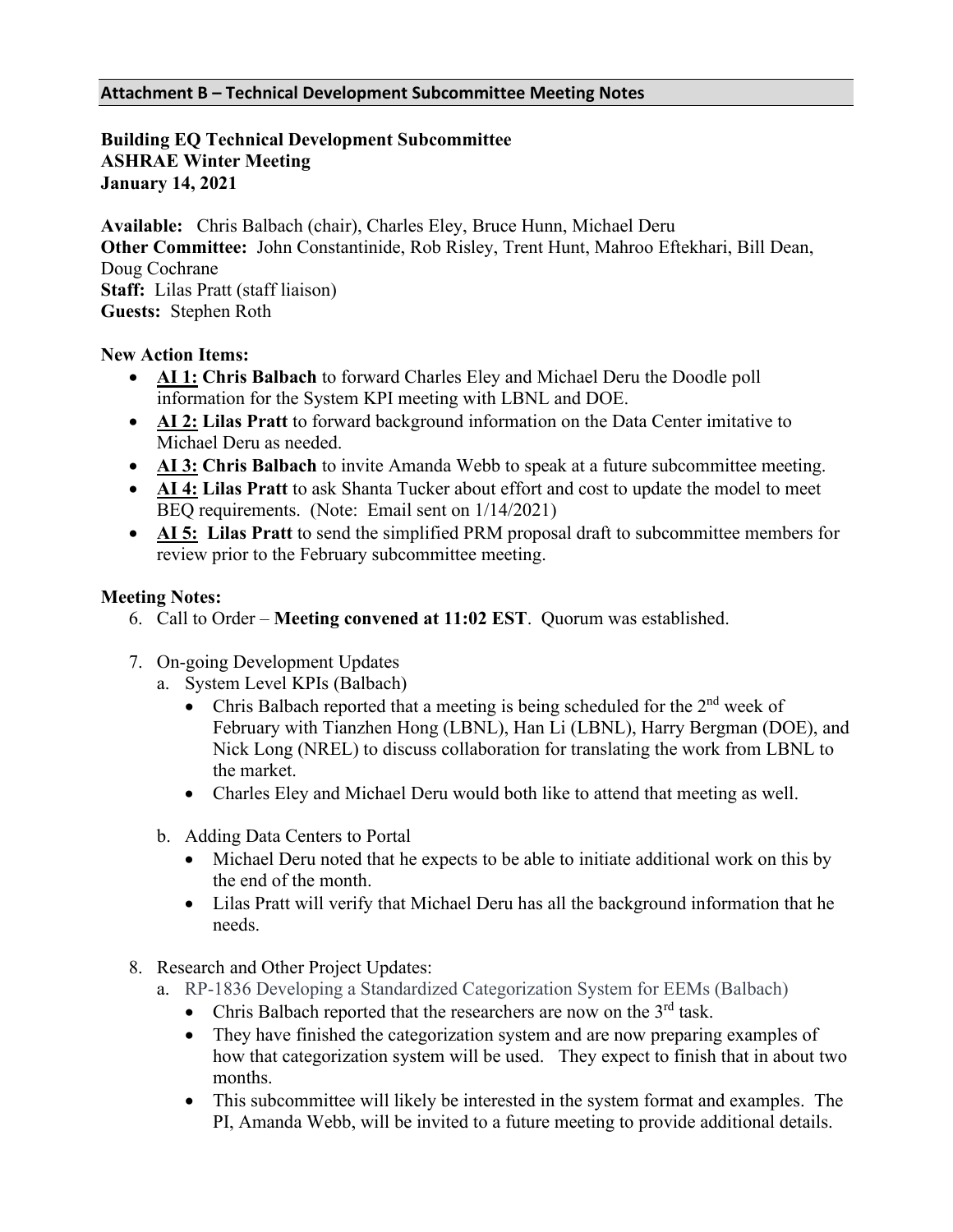- Some of what the advisory board has suggested in regard to applying and testing the system is out of scope for this project, but the researchers are developing other projects to address some of those needs.
- b. 1771-RP Energy Modeling of Typical Commercial Buildings in Support of ASHRAE Building Energy Quotient Energy Rating Program (Wangda Zuo)
	- Chris Balbach noted that the researchers spoke at a recent subcommittee meeting.
	- Michael Deru reported that an intermediate report for Task 6 (final task to reconcile 90.1-2004 models with CBECS data) has been provided to the PMS and the researchers are working to complete that task now.
	- The project end date is March 31, 2021, so the final report is expected to the PMS in late spring. One question is what data will be available from the project. The meta models and data should be included in the report.
	- Charles Eley noted that this work may be helpful to the PRM methodology proposal. In addition, the committee may be able to leverage the work to make some estimates of impact/savings potential of changes in design as an additional feature in the Portal.
- c. CarmelSoft SBIR Phase I Project BuildingSync
	- Stephen Roth noted that the project is essentially promoting the BuildingSync schema which is used to transfer energy audit information.
	- One use case is to transfer information from the DOE Audit template to a Schema server being developed by Carmel Software and then to the Building EQ Portal. The goal is to then transfer a score back from Building EQ.
	- The way it will work is that from the Audit Template, a user will be able to push a button and send information to the Schema server which will validate the data. The validated information would then be sent to the Building EQ Portal.
	- The call would be to send some set of data and if that data meets some set of criteria, the response would be a Building Energy Performance Score. If the data does not meet the criteria, they will be told what data is missing that is required to get a score. The schema will prepopulate Building EQ and the user can add data.
	- There is an API from the Schema Server to Building EQ, but the data exchange with other tools would be exchanging data with the BuildingSync schema.
	- The project is also taking advantage of the Portfolio Manager API to get utility data for the project.
	- A demonstration will be targeted for the February subcommittee call.
- 9. As Designed Rating ASHRAE HQ Building Update
	- Atelier Ten has received an updated model from Integral. However, it is not configured in the way that the As Designed rating requires. The HVAC system is configured to auto size and the lighting is aggregating space types.
	- The model used is IES Virtual Environment and updating the model to meet Building EQ requirements would require significant work.
	- It was noted that if the information was in Revit, could possibly transfer to a simpler energy modeling software.
- 10. Updates on Proposed Portal Changes
	- a. PRM Methodology Integration with Standard 90.1 PRM